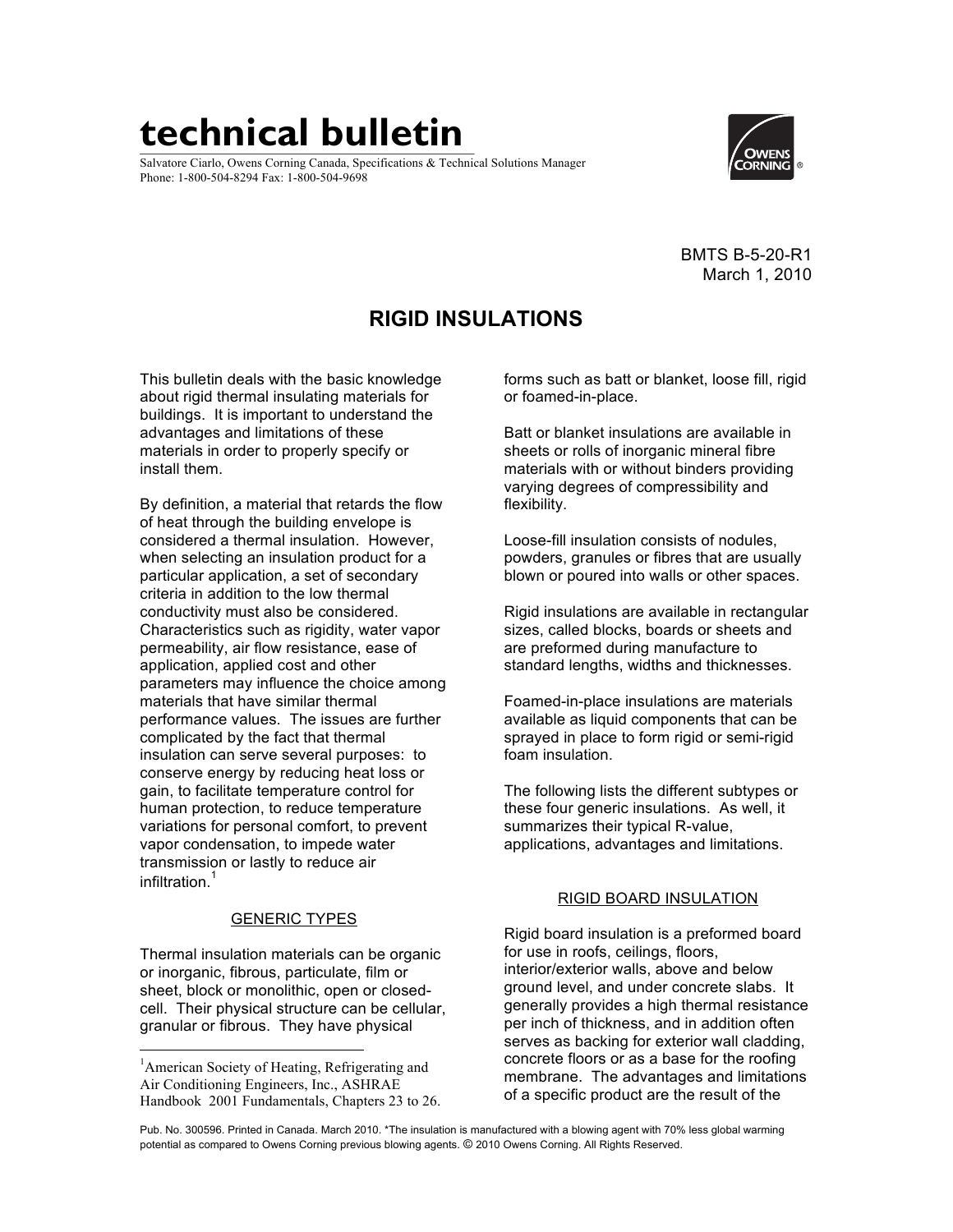nature of its raw materials and the physical structure that results from the manufacturing process. The following descriptions of glass fibre, expanded polystyrene, extruded polystyrene, polyurethane, and polyisocyanurate raw materials and manufacturing processes will provide the reader with some understanding of the strengths and weaknesses of these rigid board insulations.

#### GLASS FIBRE BOARD

This board is composed of bonded glass fibres with or without a reinforced vapour retarding membrane cover. The manufacturing process starts by melting sand, limestone, soda ash and other ingredients at temperatures of about

1400 $^{\circ}$ C (2500 $^{\circ}$ F). While the glass is a molten liquid, it is formed in a spinner by flowing through tiny holes that shape it into very fine fibres. A resin binder is applied to the veil of fibres and the fibrous pack compressed, cured and cut to size. Optional reinforced facings are applied and the product is packaged. Products are classified as rigid or semi-rigid on the basis of their sag resistance.

Canadian Standard CAN/ULC-S702-97, "Mineral Fibre Thermal Insulation for Buildings" covers this insulation supplied in the form of batts, blankets, boards, sheets with or without membranes, and loose fill used in light frame buildings (for other applications specify ASTM C 612 Mineral Fiber Boards). This standard defines five types of mineral fibre thermal insulation: (1) preformed without membrane, (2) preformed with a breather membrane, (3) preformed with a vapour retarding membrane, (4) pouring insulation, and (5) blowing insulation. The requirements for types (1), (2) and (3) mineral fibre insulation are: thermal resistance of greater than R2.67 per inch; dimensional tolerances for width, length and thickness of each type; spread rating not greater than 25 (for Type 1); exterior basement insulation boards require a compressive resistance of not less than 7 kPa at 10% deformation; and the water vapour transmission of breather membranes (not less than 300 ng/Pa.s.m<sup>2</sup>) and vapour retarding membranes (not more than 60 ng/Pa.s.m<sup>2</sup>). This standard does not apply

to preformed insulation used above roof decks.

#### POLYSTYRENE BOARDS

There are very specific and meaningful differences between polystyrene insulations as a result of their manufacturing processes. The raw material, styrene, is made from derivatives of natural gas and crude oil, ethylene and benzene It is polymerized to form polystyrene resin. Boards are made by moulding or extrusion of polystyrene resin.

#### MOULDED BEAD POLYSTYRENE

Moulded bead polystyrene is formed from beads which are steam heated until they expand and fill a mould resulting in a product called "bead board".

There are several manufacturers of bead board across Canada (Beaver Plastics, Isolofoam, Legerlite, PlastiFab, Truefoam, etc.)

It can be used to insulate flat and cathedral roofs, ceilings, the exterior and interior faces of walls above ground level, the interior faces of walls below ground level, as insulation in built-up floors and to provide a slope to roofs. One application of beadboard that is controversial is as exterior foundation insulation. Beadboard's physical structure is composed of small beads that are fused or moulded together much like in popcorn balls. Therefore, its properties are for the most part dependent on how well the beads are fused to each other and on material density. Regardless, there are always connected voids between the fused beads. This open cell structure allows for moisture pick up, which in turn may result in significant loss of insulation effectiveness and reduced mechanical properties. Some research with drainage protection has shown reductions in the amount of absorbed water. A decision to use beadboard below soil grade, should be carefully considered.

#### EXTRUDED POLYSTYRENE

For extruded polystyrene, virgin resin is fed into an extruder where it is melted and mixed with critical additives. A blowing agent is then injected to make the mixture

NOTE: Technical Services recommendations are for the information of the project designer. The project designer, engineer or architect is responsible for the suitability and performance of a design. If there are any inquiries regarding this bulletin, please telephone the Technical Services Manager directly.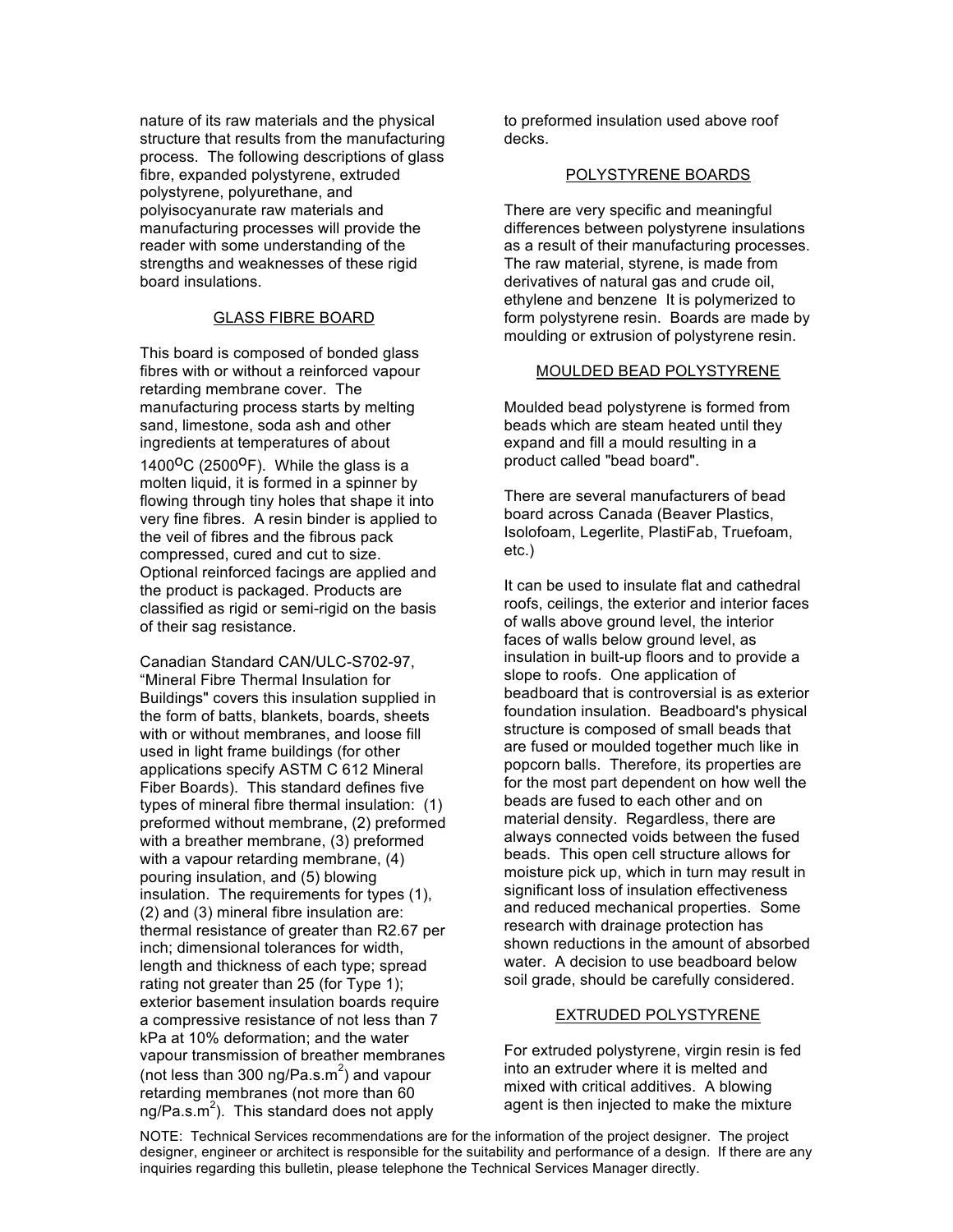foamable and, under carefully controlled heat and pressure conditions, the mixture is forced through a die to initiate foaming. Afterwards shaping occurs. This extrusion process produces a consistent quality foam product with a closed-cell structure and a continuous smooth skin.<sup>(10)</sup> Another important development over the past 2 decades in insulation technology in general, and in extruded polystyrene insulation in particular, is the introduction of low density extruded polystyrene. This product has moisture resistance properties and a design R5/in. rating which equals conventional extruded polystyrene but uses less raw materials resulting in a high performance and economic insulation. The technology that has made this material possible is called HYDROVAC® (hydrostaticvacuum extrusion process). When leaving the die, the material quickly expands in a vacuum chamber (which permits control of the density) and then is water cooled (which increases manufacturing speed).

In Canada, there are two manufacturers of extruded polystyrene insulation. Owens Corning Canada (which produces extruded polystyrene using the Hydrovac technology), and Dow Chemical Canada Inc., a whollyowned subsidiary of Dow Chemical USA (Midland, Michigan), which produces extruded polystyrene in a conventional fashion but uses methylene chloride (auxiliary blowing agent) to produce lower density products.

Dow Chemical Canada Inc. manufacturers: Styrofoam<sup>®</sup> SM, Styrofoam<sup>®</sup> – Cladmate™ Wallmate™, Cavitymate™ SC, Cavitymate™ Ultra, Decmate and Roofmate™ roof insulation in Ontario, Quebec and Alberta plants. Owens Corning Canada manufactures: Foamular® C-200, Foamular® C-300, Foamular® Cel-Lok®, Foamular<sup>®</sup> CodeBord® and Foamular® 350 in Valleyfield, Quebec.

Extruded polystyrene is suitable for insulating commercial and industrial roofs whether new or retrofit - under the membrane (conventional system) or over the membrane (PMR system). It is suitable even preferable - when insulating interior or exterior faces of walls. Its exceptional moisture resistance, makes it ideal for use

as foundation insulation and under concrete slabs. Lower density extruded polystyrene (Foamular® C-200) covers the same applications, as described above, except where extra-compressive strength is required (inverted roof-system and under concrete slabs). Boards are available in thicknesses from 1" to 4" and in standard dimensions of 2' X 4' (600mm X 1200mm), 2' X 8' (600mm X 2400mm) and special order metric sizes. In addition to these sizes, extruded polystyrene is available in 4' X 8' (1200mm X 2400mm) and 4' X 9' (1200mm X 2700mm) with shiplapped edges.

According to Canadian Standard CAN/ULC-S701, "Thermal Insulation, Polystyrene, Boards, and Pipe Covering", there are four types of rigid polystyrene insulations distinguished on the basis of their physical properties. Type 1 polystyrene insulation has a typical thermal resistance value or R3.7/in., while Type 2 polystyrene insulation has a minimum thermal resistance value of R4.0/in. Type 1 is moulded bead polystyrene. However, Type 2 is moulded expanded polystyrene (design R4/inch) or of extruded polystyrene (design R5/inch). Type 3 and Type 4 polystyrene insulation are generally extruded polystyrene. The closed-cell structure provides long-term water resistance properties and excellent mechanical properties to this foam. The cells retain a gas that provides a high thermal resistance value of R5.0/in.

As with other plastic insulations, polystyrene may be a fire hazard if improperly installed. It needs to be covered with a fire-resistant material. Protection against extensive exposure to ultra-violet rays is also recommended, to avoid surface deterioration.

#### POLYURETHANE AND POLYISOCYANURATE BOARDS

Rigid polyurethane foam is formed by the reaction of two liquid chemicals (isocyanates and polyols) in the presence of certain additives and catalytic agents. The mixture begins to foam instantly and quickly expands to about 30 times its original volume. To create rigid board insulation, the material is formed into slabs. The slabs are

NOTE: Technical Services recommendations are for the information of the project designer. The project designer, engineer or architect is responsible for the suitability and performance of a design. If there are any inquiries regarding this bulletin, please telephone the Technical Services Manager directly.